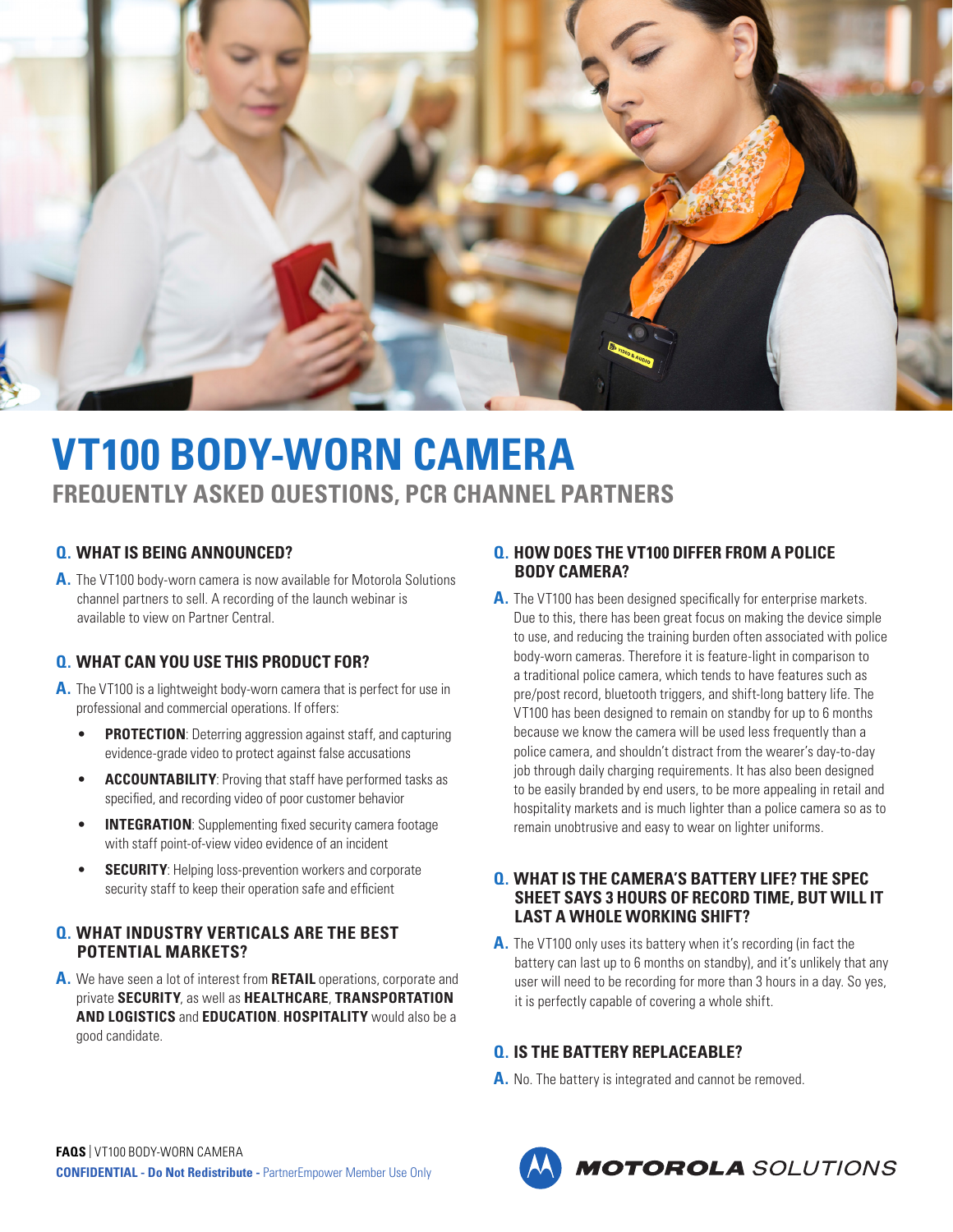#### **Q. WHAT'S THE BACK-END SYSTEM? HOW DO YOU STORE, MANAGE AND SHARE ALL THAT VIDEO FOOTAGE?**

**A.** The back-end solution is VideoManager: is a fully customizable, on-premise, browser-based solution for device, user and video management. It lets you store, prepare, process and share video evidence from your fleet of VT100 body-worn cameras,

## **Q. HOW DOES THE VT100 INTEGRATE INTO A FIXED VIDEO SECURITY SYSTEM?**

**A.** VideoManager can integrate with most ONVIF-compliant Video Management Systems (VMSs). We recommend integration with Avigilon ACC, but VideoManager is also compatible with other solutions such as Milestone XProtect and Genetec Security Center.

#### **Q. IF A CUSTOMER ALREADY HAS A VIDEO SURVEILLANCE SYSTEM, ARE THEY ABLE TO UPLOAD FOOTAGE FROM VT100 CAMERAS TO OTHER SOFTWARE SURVEILLANCE SYSTEMS WITHOUT THE NEED FOR A VIDEOMANAGER LICENSE?**

**A.** No. The VT100 requires the Motorola Solutions back-end software (VideoManager). Customers may be able to pull footage from other IP cameras into VideoManager, but VideoManager is always required.

# **Q. DOES EVERY VT100 CAMERA REQUIRE A LICENSE?**

**A.** Yes, each VT100 camera needs a one-time perpetual license. If a VT100 camera is returned or replaced, the license does not need to be renewed.

#### **Q. HOW QUICKLY CAN I GET A LICENSE FOR A VT100 CAMERA?**

**A.** The technical contact listed on the purchase order will receive an email approximately two days after the order is placed.

#### **Q. WE ARE GOING TO PURCHASE 4 RFID READERS AND 4 DOCK CONTROLLERS FOR OUR DEMO FLEET. WHAT ELSE DO WE NEED TO PURCHASE SO WE CAN DEMONSTRATE RFID CAMERA ALLOCATION?**

**A.** You simply need to add docks. We suggest 1x 14-port dock and 1x solo dock per DockController/RFID reader. You can then show cameras in both docks being pooled and allocated for deployment simultaneously.

# **Q. WHAT COMES IN THE BOX WITH THE VT100 CAMERA?**

**A.** Only the VT100 camera. If you order an Alligator Clip mount (priced separately) with the camera, it will come attached to the camera. All other items including docks, other optional mounts and licenses are individually priced, and ordered separately.

## **Q. I SAW A 7-PORT DOCK IN THE BODY CAMERA PRESENTATION, BUT I DO NOT SEE THIS ON THE PRICE LIST.**

**A.** The 7-port dock is not currently available in North America.

# **Q. AM I CHARGED FREIGHT ON MY BODY CAMERA ORDERS?**

**A.** Yes.

# **Q. DO I EARN CO-OP FOR MY VT100 PURCHASES?**

**A.** No. You will not earn Co-op in the Motorola Co-op program for the purchases of the VT100 device, software or accessories.

# **Q. CAN I USE CO-OP TO COVER ADVERTISING OR DEMO PRODUCT COSTS RELATED TO THE VT100?**

**A.** No. Promotional activities related to the VT100 device, software or accessories are not eligible for reimbursement in the Motorola Co-op program.

## **Q. HOW LONG DOES IT TAKE TO GET ORDERS DELIVERED?**

**A.** Once your order is placed you can expect to see the order in approximately 15 business days. We are working on a process to reduce this.

#### **Q. WHAT ARE MY PAYMENT TERMS ON BODY CAMERA ORDERS?**

**A.** Payment terms are net 30 days.

# **Q. HOW DO I REQUEST A RMA FOR DEFECTIVE INVENTORY OR INVENTORY THAT FAILS WITHIN THE END-USER WARRANTY PERIOD?**

**A.** Please open an Avigilon support case. Contact details are available at <https://www.avigilon.com/contact/us>

# **Q. WHEN WILL AN RMA BE FULFILLED/COMPLETED?**

**A.** Cameras purchased through Avigilon will follow Avigilon's return process. This means advanced replacement for all cameras within warranty period. The RMA Return team will process and ship RMA cases within 2 days of receiving the request.

# **Q. WHERE DO I GO FOR CUSTOMER SERVICE-RELATED QUESTIONS?**

**A.** Contact Avigilon technical support at <https://www.avigilon.com/contact/us>